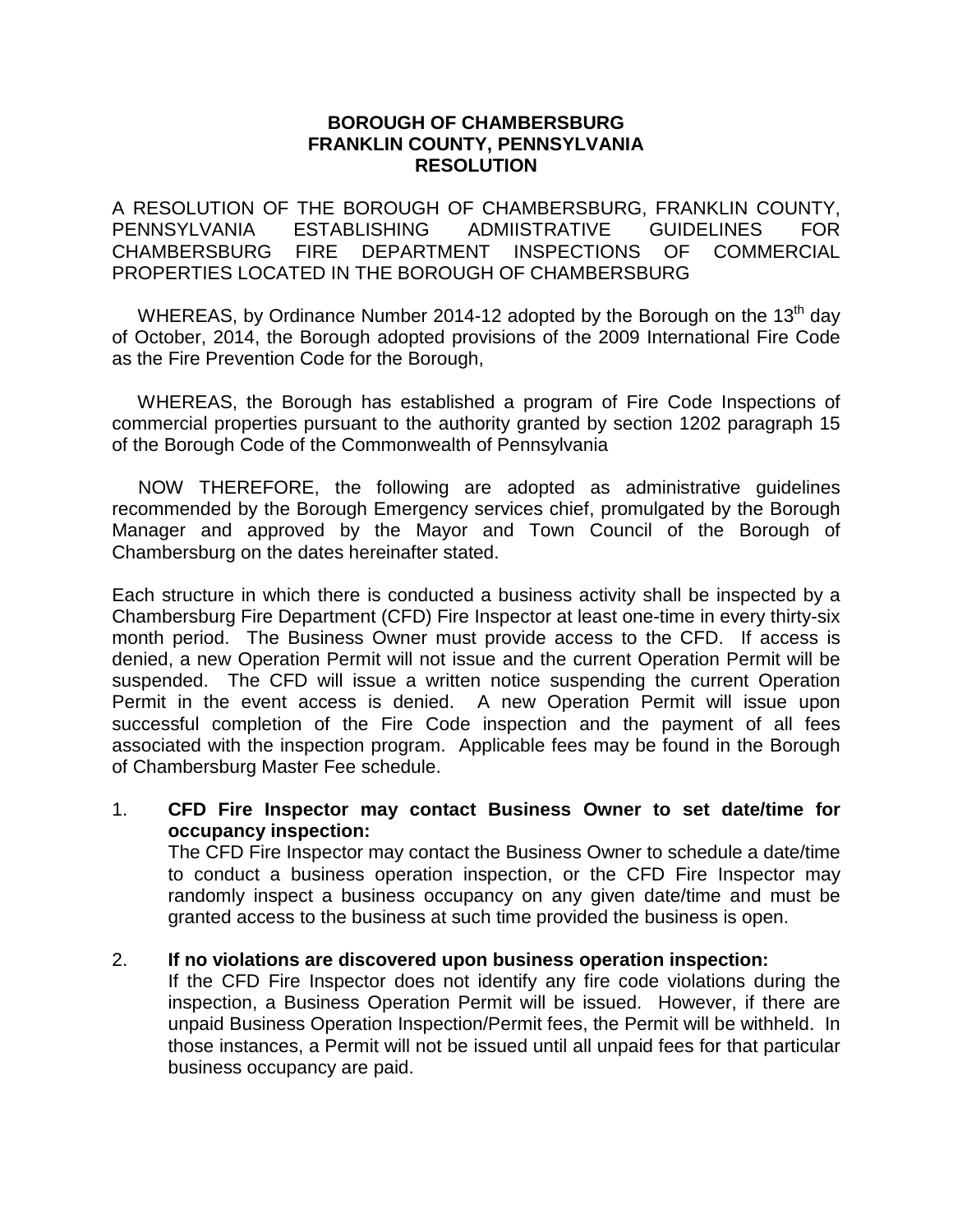Failure to pay all outstanding fees within thirty (30) days of notice may subject the Business Owner to prosecution as provided in the Fire Prevention Code of the Borough of Chambersburg which may include issuance of a Notice of Violation/Order to Vacate all business occupancies that have failed to secure a Business Operation Permit, which are therefore not recognized as approved Business Operations under the Borough of Chambersburg Fire Prevention Code.

### 3. **First discovery of violations during business operation inspection:**

If the CFD Fire Inspector identifies fire code violations during the inspection, a first Fire Code Violation Notice will be provided to the Business Owner indicating the fire code violation(s) to be corrected, date(s) when the fire code violations must be corrected, and the date/time when the CFD Fire Inspector will re-inspect the business occupancy provided no emergency exists.

# 4. **Business Owner may request alternate date/time for business re-inspection to occur within ten (10) business days of original date/time selected by the CFD Fire Inspector:**

A CFD Fire Inspector will re-inspect the business occupancy at the scheduled date/time that appears on the first Fire Code Violation Notice provided no emergency exists. A re-inspection fee as provided in the Borough Master Fee schedule will be charged for each re-inspection of noted violations. If the Business Owner needs to re schedule the re-inspection date/time to an alternate time to occur within ten (10) business days of the original time selected by the CFD Fire Inspector, the Business Owner must contact the CFD at 717-263-5872 at least twenty-four (24) hours before the scheduled re-inspection date/time.

Failure to schedule a re-inspection to occur within ten (10) days of the date/time that appears on the initial Fire Code Violation Notice may subject the Business Owner to the penalties and prosecution provided in the Fire Prevention Code of the Borough of Chambersburg which may include issuance of a Notice of Violation/Order to Vacate all business occupancies that have failed to secure a Business Operation Permit, which are therefore not recognized as approved business operations under the Borough of Chambersburg, Fire Prevention Code.

5. **Second discovery of violations during business operation re-inspection:** In the event the re-inspection discloses that the Business Owner failed to correct the fire code violation(s), as noted on the first Fire Code Violation Notice, or additional violations are discovered, the CFD Fire Inspector will provide a second Fire Code Violation Notice to the Business Owner affirming the existence of the previously noted violations and the required correction period as well as indicating any additional code violation(s) to be corrected, date(s) when the additional code violations must be corrected, and the date/time when the CFD Fire Inspector will re-inspect the business occupancy provided no emergency exists (the second Fire Code Violation Notice shall not give the owner additional time to complete the violations noted in the first Fire Code Violation Notice).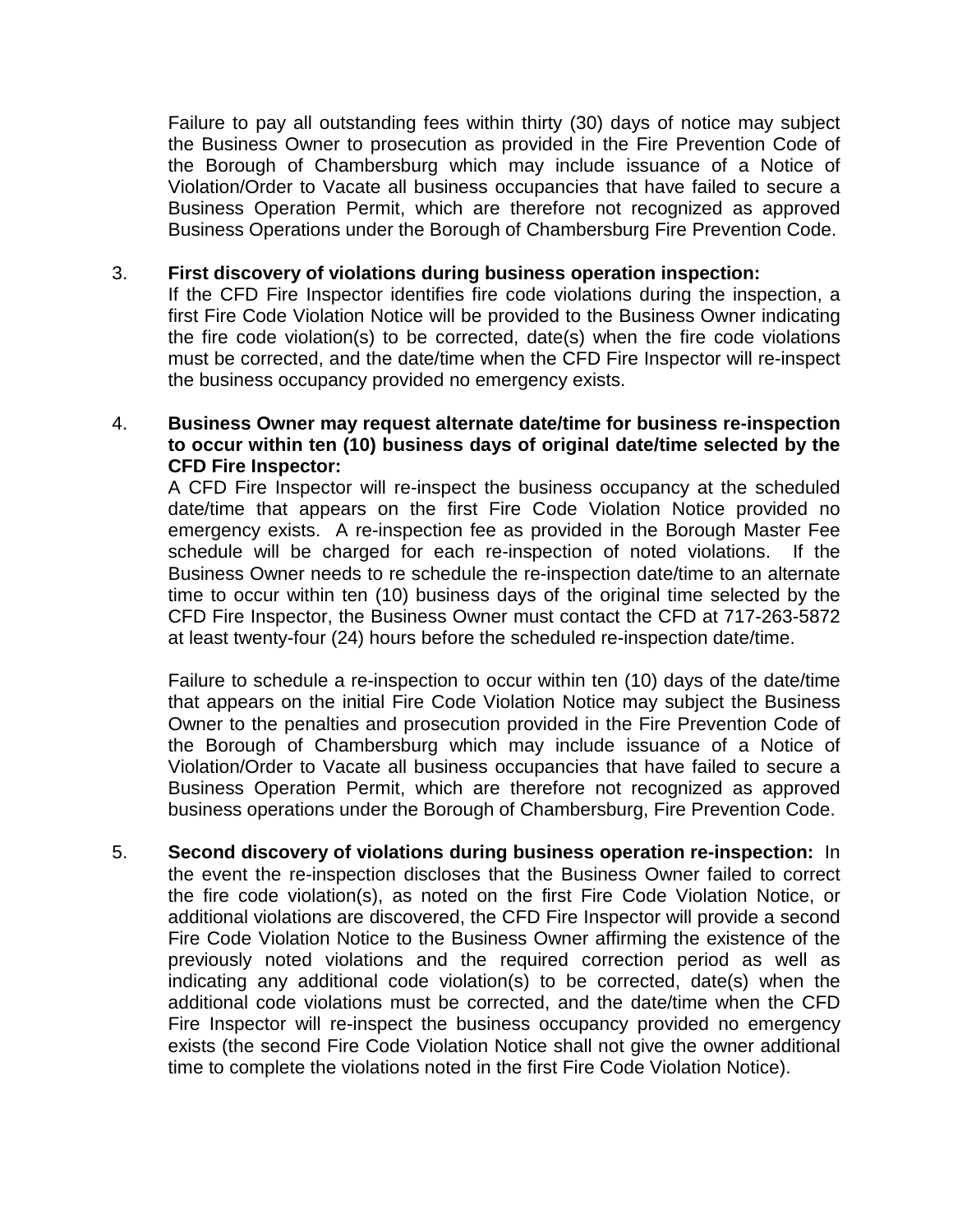6. **Business Owner may request alternate date/time for business re-inspection to occur within ten (10) business days of original date/time selected by the CFD Fire Inspector:**

A CFD Fire Inspector will re-inspect the business occupancy at the scheduled date/time that appears on the second Fire Code Violation Notice provided no emergency exists. A re-inspection fee will be collected for each re-inspection of noted violations. If the Business Owner needs to re-schedule the re-inspection date/time to an alternate time to occur within ten (10) business days of the original time selected by the CFD Fire Inspector, the Business Owner must contact the Chambersburg Fire Department at 717-263-5872 at least 24 hours before the scheduled re-inspection date/time.

Failure to authorize a re-inspection to occur within ten (10) days of the scheduled date/time that appears on the second Fire Code Violation Notice may subject the Business Owner to the penalties and prosecution provided in the Fire Prevention Code of the Borough of Chambersburg which may include issuance of a Notice of Violation/Order to Vacate all business occupancies that have failed to secure a Business Operation Permit, which are therefore not recognized as approved business operations under the Borough of Chambersburg, Fire Prevention Code.

7. **Third discovery of violations during business operation re-inspection:** In the event the re-inspection discloses that the Business Owner failed to correct the fire code violation(s), as noted on the second Fire Code Violation Notice (whether the violations are the violations from the first Fire Code Violation Notice or additional violations from the second Fire Code Violation Notice), or additional violations are discovered, the CFD Fire Inspector will refer the case to the Borough Solicitor for prosecution as provided in the Fire Prevention Code of the Borough of Chambersburg which may include, issuance of a Notice of Violation/Order to Vacate all business occupancies that have failed to secure a Business Operation Permit, which are therefore not recognized as approved business operations under the Borough of Chambersburg Fire Prevention Code.

Following the third discovery, a CFD Fire Inspector shall return to the business occupancy only at the direction of the Borough Solicitor or his designee, or the direction of the Court.

All fees associated with inspection, re-inspection and prosecution shall be the responsibility of the Business Owner. All Fire Code Violation Notices shall state that in the event of non-compliance, the Business Owner shall be responsible for any and all court costs and attorney fees associated with enforcement of the Fire Code.

This policy does not bind the Borough of Chambersburg to a specific course of action and the Borough may, at its sole discretion, based on the facts and circumstances of each situation, elect to exercise any or all of the remedies set forth herein, or as otherwise provided by law in the order which the Borough determines most effective to protect the health, safety, and welfare of Borough residents.